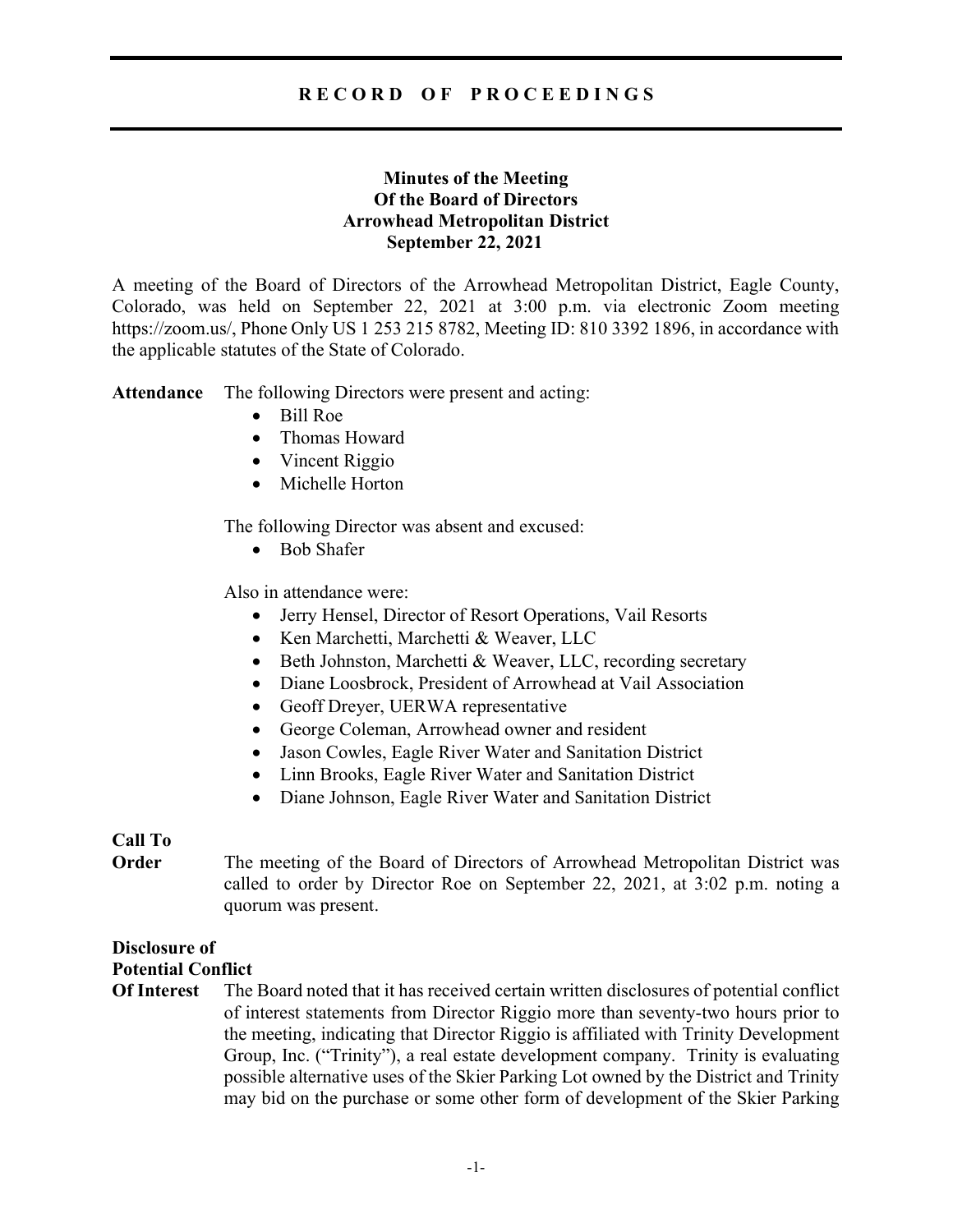#### Arrowhead Metropolitan District Board of Directors September 22, 2021 Meeting Minutes

Lot, within the confines of applicable law. Director Riggio's activities in evaluating possible alternative uses of the Skier Parking Lot could be considered by some to constitute a potential conflict of interest. The Board noted, for the record, that this disclosure is restated at this time with the intent of fully complying with laws pertaining to potential conflicts of interest.

#### Consideration

Of Agenda There were no changes to the agenda.

#### Unification

Discussion Ms. Brooks with Eagle River Water and Sanitation District (ERWSD) reviewed the benefits of unification with the Upper Eagle River Water Authority (Authority). Ms. Brooks reviewed the structure of and proposal for the Authority to be included onto ERWSD and allows each member to retain ownership of their water rights and appoint a representative who will function in essence as a Board member but without voting privileges. The steps and timeline for unification were reviewed. General discussion continued on the benefits to Arrowhead, the Authority and ERWSD as well as implications if an Authority member does not agree to move forward. Following discussion, and upon motion duly made and seconded, it was unanimously

> RESOLVED to give consent to the Authority and ERWSD to proceed with drafting of the Inclusion Agreement and Consent Resolutions for consideration at a later date.

### Edwards River

- Park Support Director Roe reviewed the proposal and letter from Mr. John Horan-Kates that was included in the packet requesting participation in a coalition to explore buying the developer of Edwards River Park out. Discussion continued on the letter and request for participation. Following discussion the Board acknowledged that the letter was received but tabled any action on the letter at this time.
- Minutes The Board reviewed the minutes included in the Board packet and by motion duly made and seconded, it was unanimously

 RESOLVED to approve the minutes of the August 25, 2021 meeting as presented.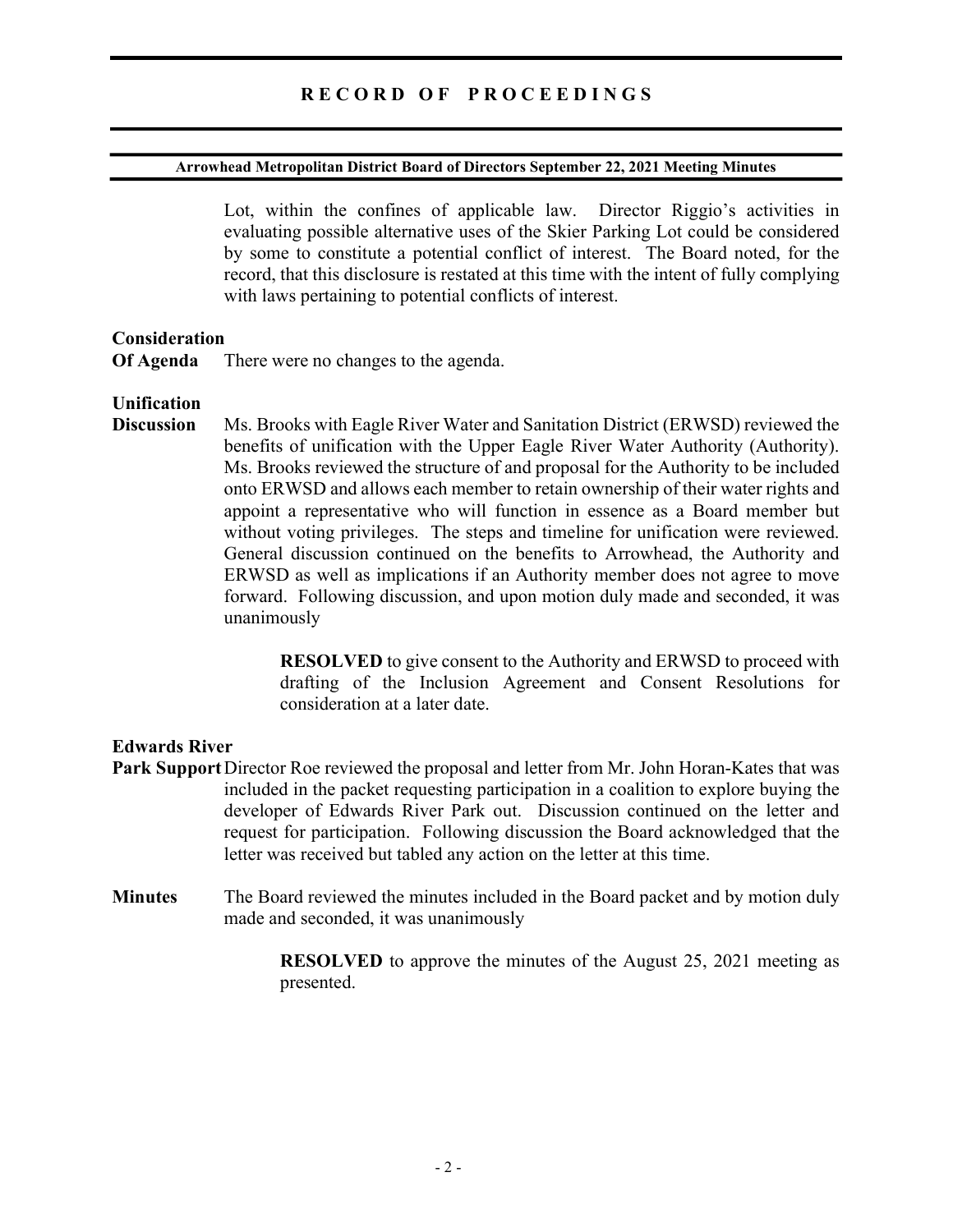# RECORD OF PROCEEDINGS

#### Arrowhead Metropolitan District Board of Directors September 22, 2021 Meeting Minutes

#### **Accounts**

Payable The Board reviewed the updated Accounts Payable list and by motion duly made and seconded, it was unanimously

RESOLVED to approve the updated Accounts Payable list as presented.

Action List The Board reviewed the action list in the packet.

# UERWA

Update Mr. Dreyer reviewed the following for UERWA:

- Current drought conditions with fewer than anticipated reservoir releases
- Long time employee Parker Newbanks III passed away
- Minor violation in the sanitary sewer survey will need to be reported in next year's consumer confidence report
- The Authority issued an Ability to Serve letter good for two years for Edwards River Park. The conditional letter is to avoid committing resources that are tied up indefinitely due to project delays.

There was general discussion on the unification presentation and what it would mean for the District.

AVA Update Ms. Loosbrock reviewed the following activity for Arrowhead at Vail Association:

- Board member Samantha Hodgkins resigned and Cynthia Bell was appointed as replacement.
- Two nominees to the Board were approved for 2022
- Richard Jenkins was appointed as a Director Emeritus
- Samantha will join as contracted consultant for media projects
- Bylaws changes were approved
- Articles of Incorporation are being updated to coordinate with the new Bylaws
- Budget for 2022 is in process
- Working on continuing activities for the winter
- The annual meeting will be held by Zoom with a date to be determined.

### Roundabout

Update The Board reviewed the recap from Director Shafer included in the Board packet. Director Riggio said the committee was waiting to hear back from the County on collaboration before approaching C-DOT. The project was morphing from a roundabout into sidewalks connecting the east and west gates with an at-grade crosswalk on the east end. The 2022 budget includes a placeholder for the capital project with corresponding finance option. Discussion continued on the change of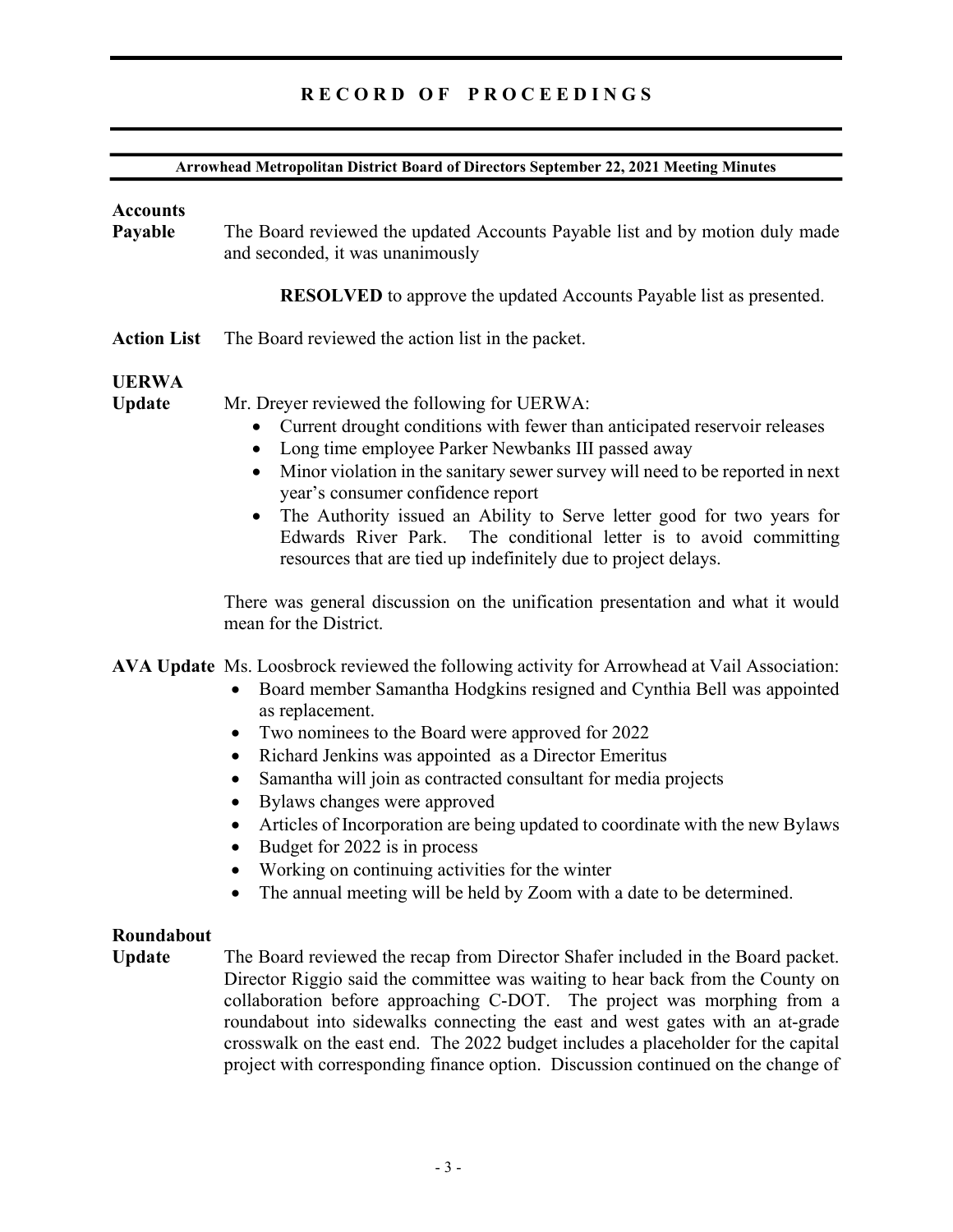# R E C O R D O F P R O C E E D I N G S

#### Arrowhead Metropolitan District Board of Directors September 22, 2021 Meeting Minutes

project scope, project timing, possible cost sharing partner, and the current direction of the project.

# Bond

Refunding Mr. Marchetti gave background on the bond refinance and reviewed the Chase term sheet included in the packet, explaining that it had been reviewed by Bond Counsel. Mr. Marchetti and Director Horton reviewed the Options and updated interest rates. Mr. Marchetti explained the available Options offered 1) the interest rate could be locked now at a slightly higher than current market rates to avoid the uncertainty of rates moving higher or floated until mid-October and 2) the bonds could be noncallable or callable on the same date as the District's other callable bonds. General discussion continued on the options, comparison of the rates to the treasury rates with Director Horton recommending that the bonds be callable and the rate locked. Following discussion and upon motion duly made and seconded, it was unanimously

> RESOLVED to approve Option D to lock the rate and have the issue callable.

The Board gave direction for Director Horton to sign the preliminary paperwork for the District. The Board requested that Bond Counsel be instructed to proceed with document preparation for approval by the Board at the October or November meeting.

### **Operations**

#### Report Mr. Hensel reported:

- Guardrails were on the schedule and should be completed this year
- Snow removal equipment was being serviced so it was ready for the first snowfall
- Vail Resorts is actively hiring and housing continues to be an issue
- Five speed humps were installed on Cresta Road. The mirrors are on order and will be installed once they are received. The speed humps would be removed once consistent snowfall was received.
- He is working with telecommunications companies to provide proposals for better cell phone coverage throughout Arrowhead.
- Speed Limits The Operations Department recommends changing the speed limit on all Arrowhead roads from 25 mph to 20 mph to be consistent throughout the community. Following discussion, the Board authorized changing the speed limits from 25 mph to 20 mph as recommended.

#### Transportation